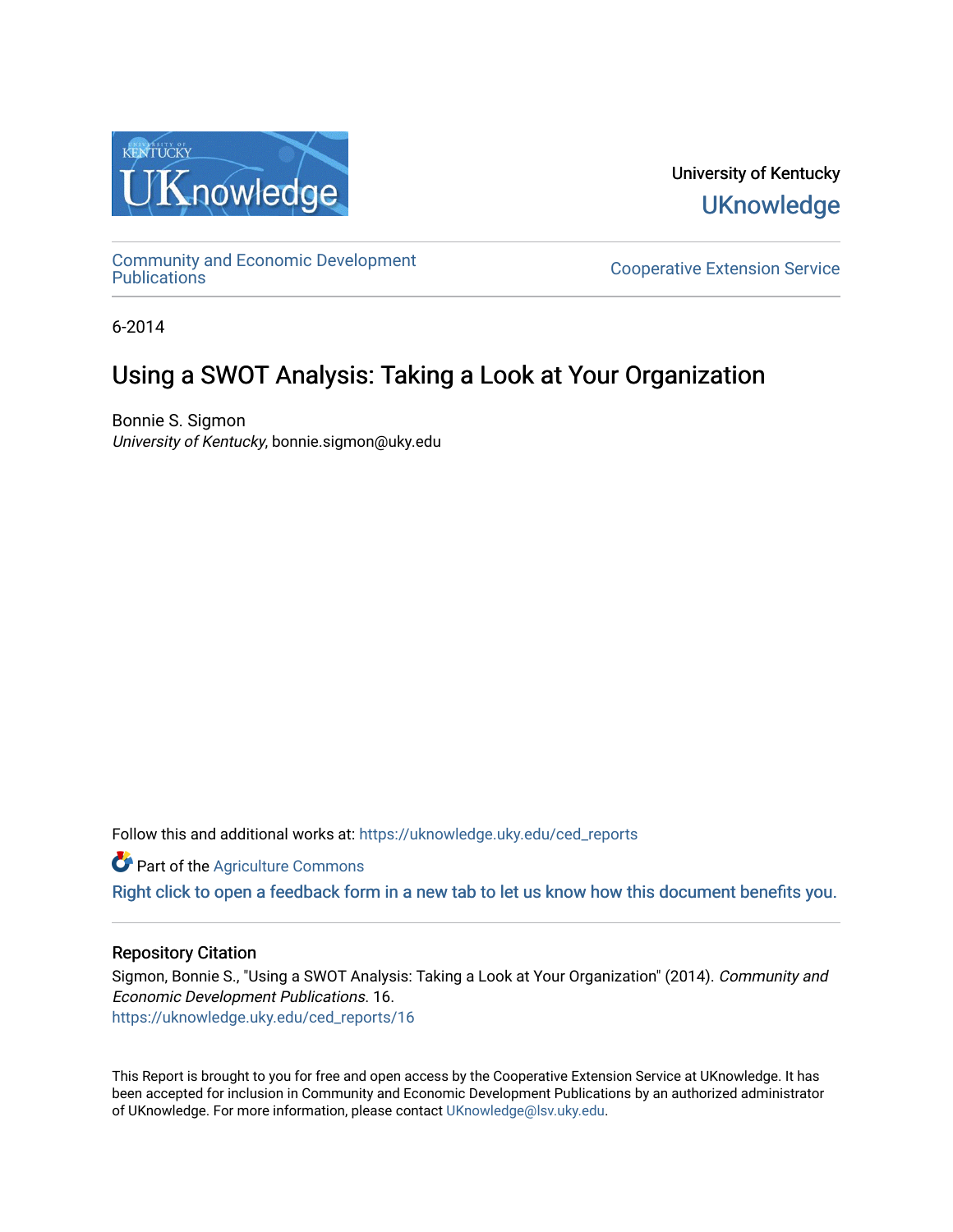CLD2-5-ANR





**Facilitator's Guide**

## Using a SWOT Analysis *Taking a Look at Your Organization*

*Nothing stops an organization faster than people who believe that the way you worked yesterday is the best way to work tomorrow. —Jon Madonna*

## **Rationale:**

Effective organizations must use deliberate planning strategies to identify issues and needs.

## **Program Goal:**

To develop the skills necessary to implement and interpret results of a SWOT analysis

## **Program Objectives:**

- To distinguish the elements of a SWOT analysis for organizational growth
- To successfully facilitate a SWOT analysis as an effective planning strategy
- To evaluate SWOT analysis results for application to organizational program planning

## **Pre-Program Preparation/Materials:**

- • Read and make copies of *Using a SWOT Analysis: Taking a Look at your Organization* (CLD2-5).
- Secure a computer and projector; have CLD2-5 PowerPoint pulled up on the computer.
- • Make copies of **Handout 1: SWOT Analysis worksheet** for each participant.
- Have a flip chart (paper you can hang on the wall), and markers.

## **Introduction:**

All communities and organizations must deal with change. Change can be considered an opportunity or an issue. The key question is: How does your group successfully address change? Before you try to determine a strategy to address your community issue or opportunity, you need to evaluate the factors that may affect your decision. A SWOT analysis is used to examine these factors and help determine how you can reach your goal successfully.

## **Introductory Activity:**

Present participants with this Richard Eden quote (PowerPoint slide 2):

#### **The biggest room in the world is the room for improvement. —Richard Eden**

Ask participants: "What does this quote mean to you?"

Use the discussion to get participants in the mind frame of changing and improving.

After 1 to 2 minutes of discussion, move to slide 3 and ask: "How do you move forward if you don't know where you are?"

This question will encourage the audience to think about their current status and future possibilities.

#### **Objective 1: To distinguish the elements of an SWOT analysis for organizational growth**

A SWOT analysis is a deliberate planning method used to evaluate the **S**trengths, **W**eaknesses, **O**pportunities, and **T**hreats of an organization or project. The acronym SWOT stands for:

- **• S**= Strengths: *internal* attributes of the organization that are helpful to achieving the goal(s)
- **• W** = Weaknesses: *internal* attributes of the organization that are harmful to achieving the goals(s)
- **• O** = Opportunities: *external* conditions that are helpful to achieving the goal(s)
- **• T** = Threats: *external* conditions that could do damage to the goal(s)

This leadership curriculum was developed by Agriculture & Natural Resources (ANR) agents along with University of Kentucky specialists. Therefore, the examples used in the facilitator's guides are geared toward an ANR/Horticulture audience, such as Master Gardener groups. Please feel free to modify and reproduce the facilitator's guide for any appropriate educational or training purposes with other audiences.

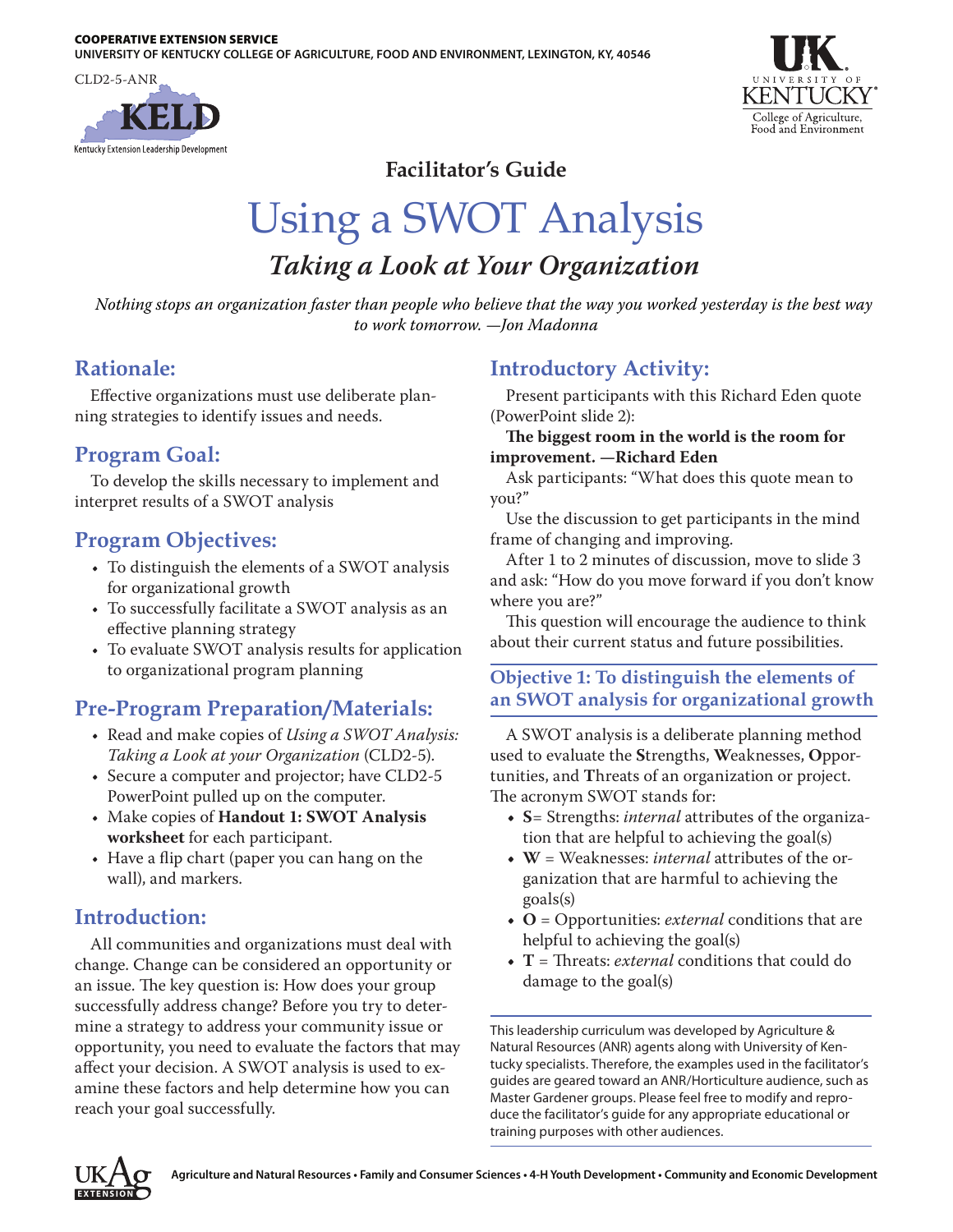Doing a SWOT analysis is a straightforward process that will allow your organization to reach their goals successfully.

#### *Learning Activity 1:*

Show PowerPoint slide 4, and clearly review/explain each component of the SWOT analysis (Strengths, Weaknesses, Opportunities, and Threats). Ask the audience:

"What situations can you think of where doing a SWOT analysis might benefit you?"

"How does knowing each of these aspects help you to reach your goal?"

Encourage participants to talk about specific examples and to discuss each aspect (SWOT) separately.

#### **Objective 2: To successfully facilitate a SWOT analysis as an effective planning strategy**

A SWOT analysis tells you where you are and helps determine the direction a project or group should go to reach their goal successfully. A SWOT analysis takes inventory of internal attributes and external conditions that can affect your ability to reach the goal.

#### *Learning Activity 2:*

Show PowerPoint slide 5 (a picture of Superman). Share the scenario: "Superman wants to change his profession and become a farmer."

Show PowerPoint slide 6. "We are going to do a SWOT analysis using what we know about Superman to determine what he needs to do to reach his goal successfully."

Give participants **Handout 1: SWOT Analysis worksheet.** Allow them a few minutes to write down their ideas and begin filling out their worksheet.

After a few minutes, bring everyone back. Using flip chart paper (one for each aspect) or a whiteboard, make a SWOT diagram and ask participants to help you list the Strengths, Weaknesses, Opportunities and Threats.

Your chart should look something like this:

#### **Answer Key:**

| What are the strengths<br>and weaknesses within<br>Superman that could affect<br>his ability to become a<br>successful farmer? | What are the opportunities<br>and threats outside of<br><b>Superman that could affect</b><br>his ability to become a<br>successful farmer? |  |
|--------------------------------------------------------------------------------------------------------------------------------|--------------------------------------------------------------------------------------------------------------------------------------------|--|
| <b>Strengths</b>                                                                                                               | <b>Opportunities</b>                                                                                                                       |  |
| Strength heavy lifting                                                                                                         | Low fuel costs-fly stuff to<br>market                                                                                                      |  |
| X-ray vision<br>Fly                                                                                                            | Wouldn't have to move<br>could fly to the farm from                                                                                        |  |
| Speed                                                                                                                          | metropolis                                                                                                                                 |  |
|                                                                                                                                | Wouldn't need a lot of<br>equipment strong enough<br>to pull the plow, fly trailer<br>of cattle to market, etc                             |  |
|                                                                                                                                | Farm multiple farms                                                                                                                        |  |
|                                                                                                                                | <b>Endorsements with his</b><br>fame for income                                                                                            |  |
| Weaknesses                                                                                                                     | <b>Threats</b>                                                                                                                             |  |
| No knowledge                                                                                                                   | Start-up income                                                                                                                            |  |
| Time management- always                                                                                                        | I and                                                                                                                                      |  |
| saving the world                                                                                                               | <b>Fnemies</b>                                                                                                                             |  |
| Impatient                                                                                                                      | Kryptonite                                                                                                                                 |  |
|                                                                                                                                | Weather                                                                                                                                    |  |

#### **Objective 3: To evaluate SWOT analysis results for application to organizational program planning**

There are several ways to proceed once you have successfully facilitated a SWOT analysis. For example, the group can handle data analysis, or the facilitator can compile the results and bring them back to the group. Group data analysis may include a focused discussion or perhaps the development of goals or an action plan. The most appropriate analysis should be determined by the needs of the organization—or desired results of the group.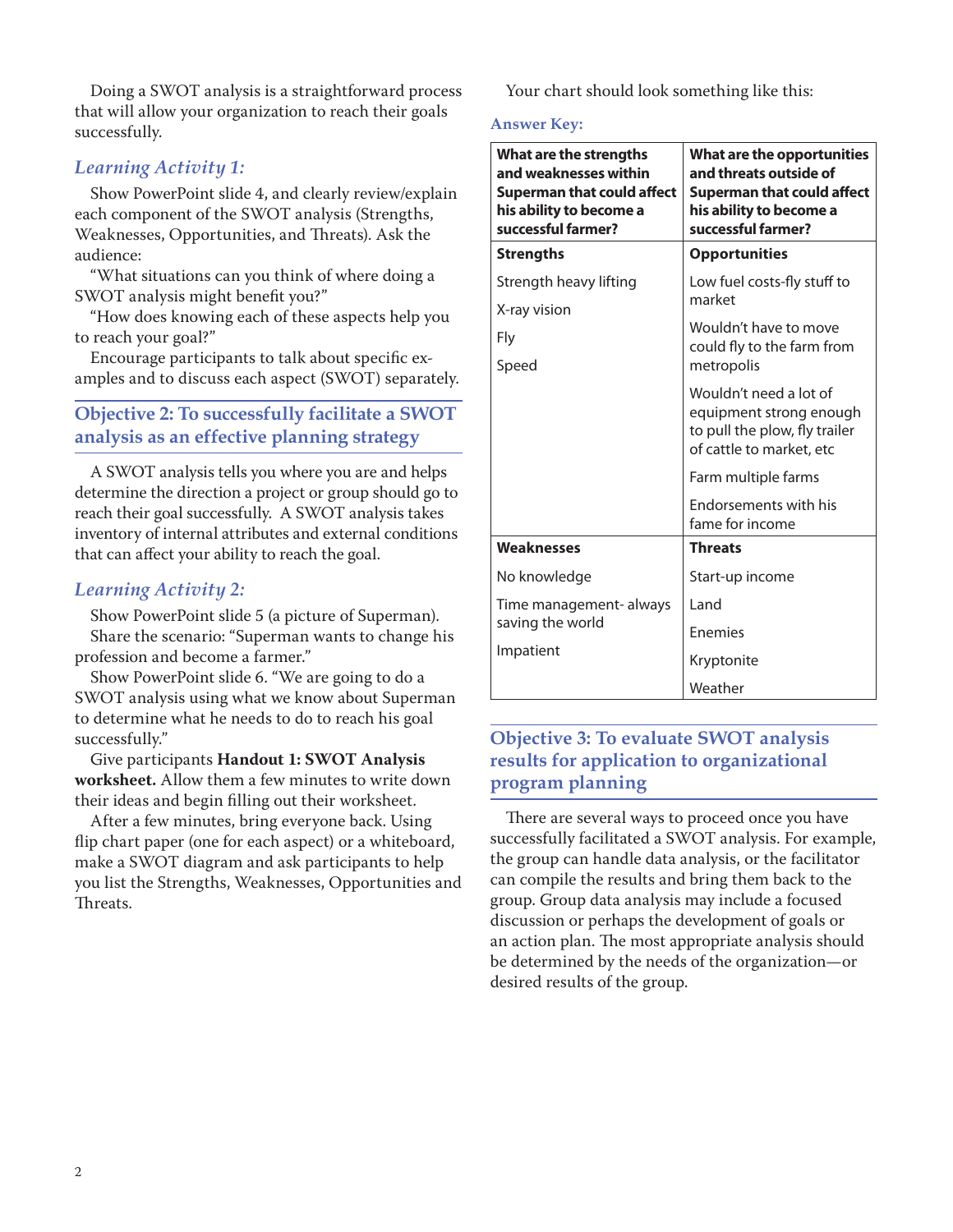#### *Learning Activity 3:*

Break the audience into four groups and assign each group one SWOT square. (**Note**: If working with a particularly large group—i.e. more than 40 people you may have to break individuals into smaller groups and assign more than one group to each SWOT square.)

Show PowerPoint slide 7 during this section. Ask participants to work together to compile and organize the information in their square and to answer the following corresponding question for their square:

**Strength:** How can we make the most of each of these strengths?

**Weakness:** How can we improve upon each weakness?

**Opportunity:** How can we capitalize on each opportunity?

**Threat:** How can we minimize each threat?

Have each group write on a new piece of flip chart paper what major themes or ideas they gleaned out of the brainstorming and write the answer to their question on the bottom of the sheet.

When each group is finished, collect the papers and attach them to the wall or on a whiteboard in the form of the SWOT diagram box.

Show PowerPoint slide 8 during this section. Discuss with the pariticipants the findings of each group, then ask the group the following questions (which are in the lesson).

- What do these results tell us?
- What decisions need to be made?
- Are we ready to proceed? If yes, what is our first step? If no, what needs to be done before we proceed?

#### **Conclusion:**

A SWOT analysis is a very useful planning tool for groups, organizations and communities. It is important to understand what a SWOT analysis is, how to successfully facilitate one and how to apply the results once the analysis is finished.

So overall… (show PowerPoint slide 9):

Now in what situations do you think undertaking a SWOT analysis might benefit you?

And…Who here thinks that Superman would be a great farmer?

Developed by Bonnie Sigmon, Horticulture Agent for Laurel County

Educational programs of Kentucky Cooperative Extension serve all people regardless of race, color, age, sex, religion, disability, or national origin. Issued in furtherance of Cooperative Extension work, Acts of May 8 and June 30, 1914, in cooperation with the U.S. Department of Agriculture, Nancy M. Cox, Director, Land Grant Programs, University of Kentucky College of Agriculture, Food and Environment, Lexington, and Kentucky State University, Frankfort. Copyright © 2014 for materials developed by University of Kentucky Cooperative Extension. This publication may be reproduced in portions or its entirety for educational or nonprofit purposes only. Permitted users shall give credit to the author(s) and include this copyright notice. Publications are also available on the World Wide Web at www. ca.uky.edu.